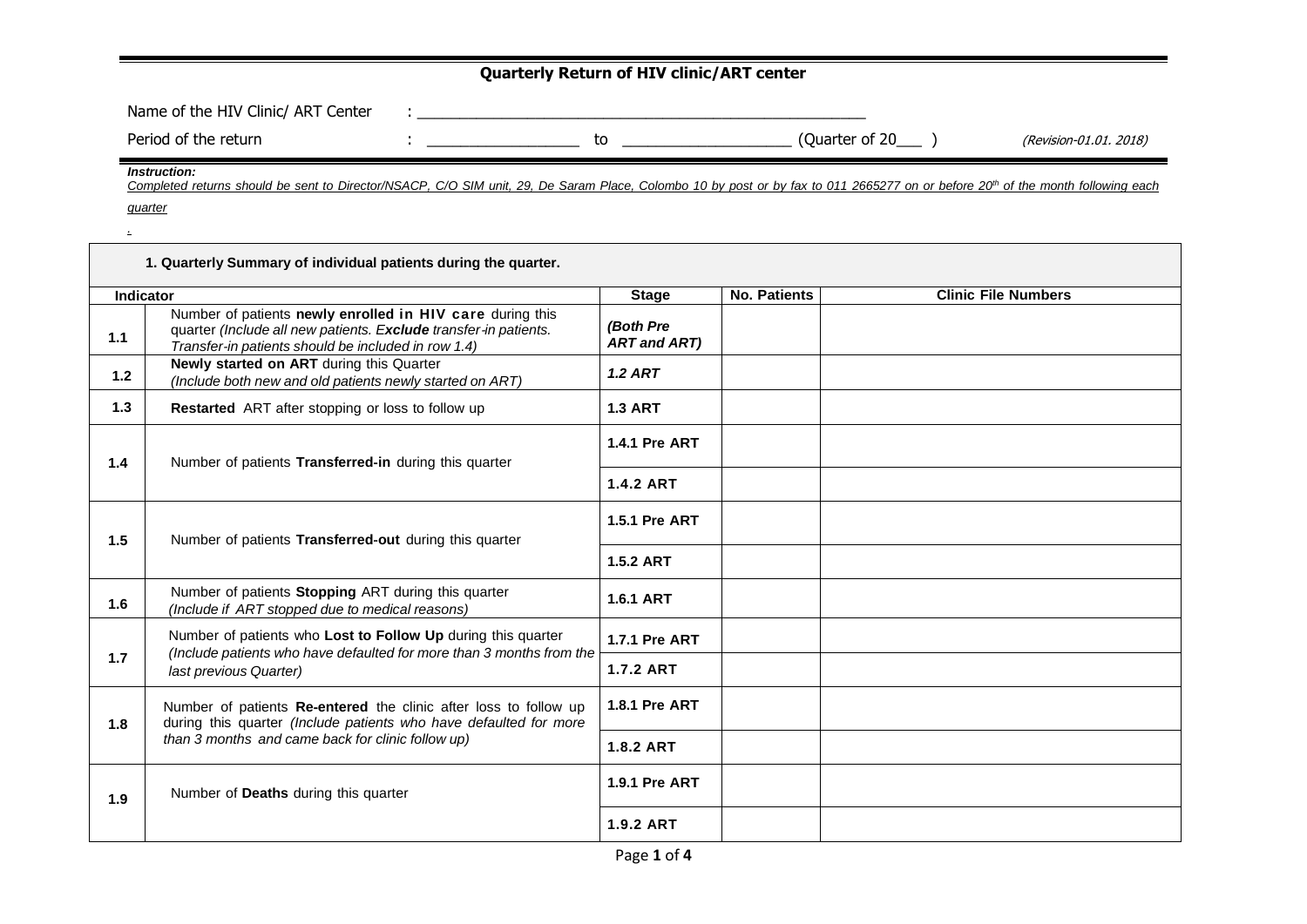| 2. Details of opportunistic infections during this quarter (Include both Pre-ART and ART patients, source: patient record section 11, 7 <sup>th</sup> column on OI, include<br>both presumptive and confirmed cases) |                       |                                           |                           |  |  |
|----------------------------------------------------------------------------------------------------------------------------------------------------------------------------------------------------------------------|-----------------------|-------------------------------------------|---------------------------|--|--|
| <b>Opportunistic infection</b>                                                                                                                                                                                       | Number of<br>patients | <b>Opportunistic infection</b>            | <b>Number of patients</b> |  |  |
| 2. 1. Newly diagnosed active TB (Both PTB and EPTB)                                                                                                                                                                  |                       | 2. 7. Cryptococcal Meningitis             |                           |  |  |
| 2. 2. Candidiasis (include only oral or oesophageal)                                                                                                                                                                 |                       | 2. 8. Toxoplasmosis                       |                           |  |  |
| 2. 3. Chronic Diarrhoea                                                                                                                                                                                              |                       | 2. 9. CMV (any of the end organ diseases) |                           |  |  |
| 2. 4. Pneumocystis jiroveci pneumonia (PJP)                                                                                                                                                                          |                       | 2.10. Mycobacterium avium complex (MAC)   |                           |  |  |
| 2.5. Herpes Zoster                                                                                                                                                                                                   |                       | 2. 11 Other                               |                           |  |  |
| 2. 6. Pneumonia                                                                                                                                                                                                      |                       | 2. 12 Other                               |                           |  |  |

| <b>3. PMTCT</b> (source: From a separate register for PMTCT)                                                    |  | Age in years |       |
|-----------------------------------------------------------------------------------------------------------------|--|--------------|-------|
|                                                                                                                 |  | $25+$        | Total |
| 3.1 Number of HIV-positive pregnant women under care at the beginning of this quarter (3.6 of previous quarter) |  |              |       |
| 3.2 Number of new HIV-positive pregnant women enrolled during this quarter                                      |  |              |       |
| 3.2.1 Number of HIV-positive women who are already in HIV care who got pregnant during this quarter             |  |              |       |
| 3.2.2 Number of pregnant women newly identified with HIV during this quarter                                    |  |              |       |
| 3.3 Pregnancy outcome by the end of this quarter                                                                |  |              |       |
| 3.3.1 Number of normal vaginal deliveries                                                                       |  |              |       |
| 3.3.2 Number of cesarean sections                                                                               |  |              |       |
| 3.3.3 Number of other modes of deliveries                                                                       |  |              |       |
| 3.3.4 Total number of deliveries (3.3.1+3.3.2+3.3.3)                                                            |  |              |       |
| 3.3.5 Number of live births during this quarter                                                                 |  |              |       |
| 3.3.6 Number of fetal wastage during this quarter                                                               |  |              |       |
| 3.4 Number of infants who received an HIV Virological Test* within two months of birth during this quarter      |  |              |       |
| 3.5 Number of infants who had positive HIV Virological Tests* during this quarter                               |  |              |       |
| 3.6 Total number of pregnant women on ARV at the end of this quarter                                            |  |              |       |
| $($ DNA $-$ DNA DOD $  \cdots$ $\cdots$                                                                         |  |              |       |

(\* DNA or RNA PCR testing)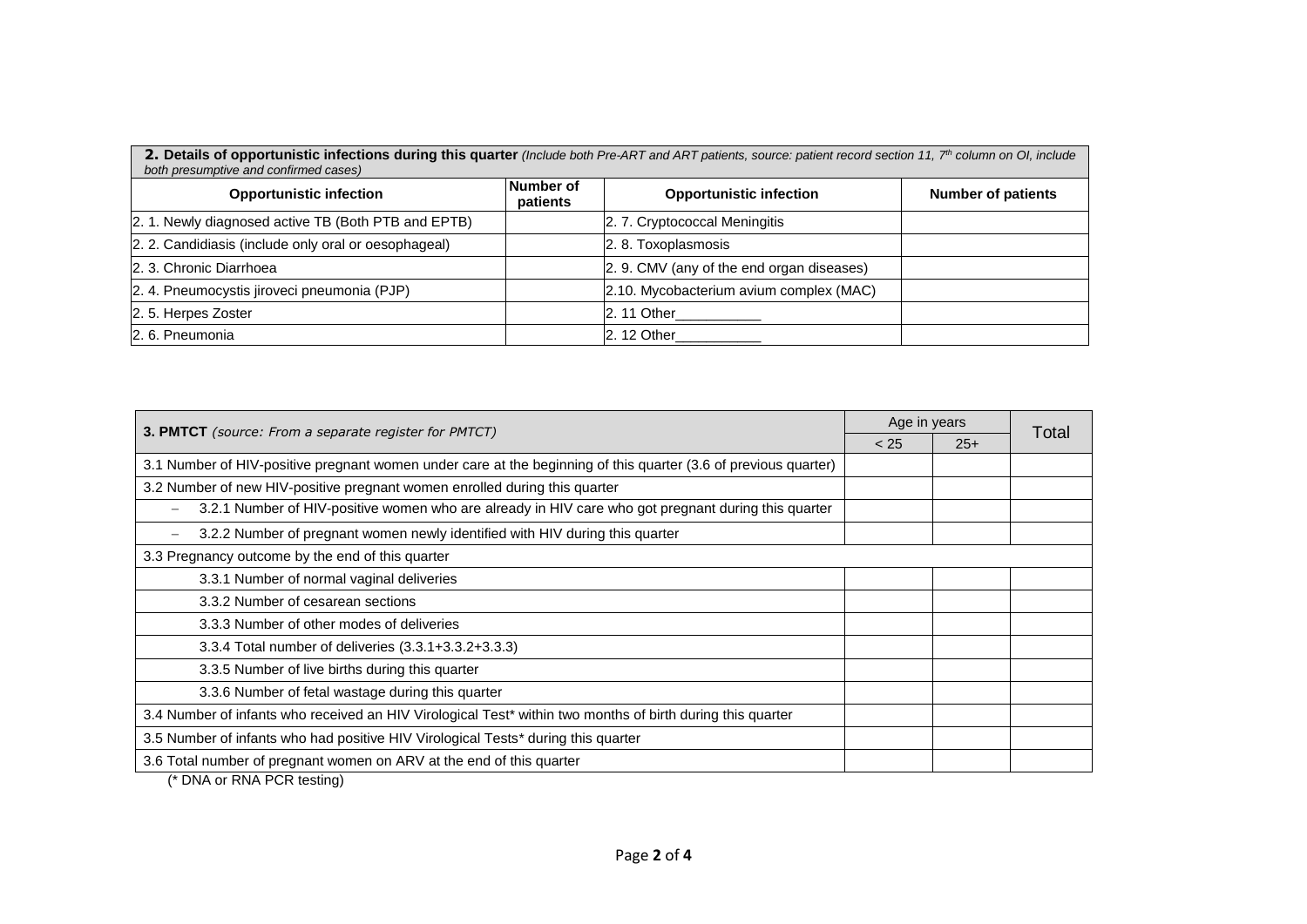| 4. TB/HIV Co-infection during this quarter                        |                                                                                                                                | Newly enrolled PLHIV |                |                    | Previously enrolled PLHIV |      |                              |      |                |
|-------------------------------------------------------------------|--------------------------------------------------------------------------------------------------------------------------------|----------------------|----------------|--------------------|---------------------------|------|------------------------------|------|----------------|
|                                                                   | (Sources: TB screening register, Patient record, Pre-ART and ART                                                               |                      |                | during the quarter |                           |      | attended during this quarter |      |                |
| registers)                                                        |                                                                                                                                |                      | Adults $(15+)$ |                    | Children $(<15)$          |      | Adults $(15+)$               |      | Children (<15) |
| Note:                                                             | 1. Transfer in patients to be considered as newly enrolled<br>2. If a PLHIV has both PTB and EPTB include only as Pulmonary TB | Male                 | Female         | Male               | Female                    | Male | Female                       | Male | Female         |
|                                                                   | 4.1 Number of patients on anti-TB treatment at the time of diagnosis of HIV                                                    |                      |                |                    |                           |      |                              |      |                |
| 4.2 Number of HIV positive patients having past history of TB     |                                                                                                                                |                      |                |                    |                           |      |                              |      |                |
|                                                                   | 4.3 Number of HIV positive patients symptomatically screened for TB during last visit                                          |                      |                |                    |                           |      |                              |      |                |
| 4.4 Number of HIV positive patients referred for TB screening     |                                                                                                                                |                      |                |                    |                           |      |                              |      |                |
|                                                                   | 4.4.1 Latent TB infection                                                                                                      |                      |                |                    |                           |      |                              |      |                |
|                                                                   | 4.4.2 Pulmonary TB (Sputum Smear +ve)                                                                                          |                      |                |                    |                           |      |                              |      |                |
|                                                                   | 4.4.3 Pulmonary TB (Sputum Smear -ve)                                                                                          |                      |                |                    |                           |      |                              |      |                |
| 4.4 Of them, $(4.4)$ number of;                                   | 4.4.4 Extra Pulmonary TB                                                                                                       |                      |                |                    |                           |      |                              |      |                |
|                                                                   | 4.4.5 MDR/XDR or TDR TB                                                                                                        |                      |                |                    |                           |      |                              |      |                |
|                                                                   | 4.4.6 Other                                                                                                                    |                      |                |                    |                           |      |                              |      |                |
|                                                                   | 4.4.7 No feedback                                                                                                              |                      |                |                    |                           |      |                              |      |                |
| 4.5 Number of patients on INAH prophylaxis therapy (IPT)          |                                                                                                                                |                      |                |                    |                           |      |                              |      |                |
| 4.6 Number of patients on co-trimoxazole preventive therapy (CPT) |                                                                                                                                |                      |                |                    |                           |      |                              |      |                |

| 5. HIV/ HBV and/or HCV co-infections during this quarter            |      | Newly enrolled PLHIV | during the quarter |                  |      | Previously enrolled PLHIV<br>attended during this quarter |      |                  |
|---------------------------------------------------------------------|------|----------------------|--------------------|------------------|------|-----------------------------------------------------------|------|------------------|
|                                                                     |      | Adults $(15+)$       |                    | Children $(<15)$ |      | Adults $(15+)$                                            |      | Children $(<15)$ |
|                                                                     | Male | Female               | Male               | Female           | Male | Female                                                    | Male | Female           |
| 5.1 Number tested for Hepatitis B by using HBsAg                    |      |                      |                    |                  |      |                                                           |      |                  |
| 5.2 Number diagnosed with Hepatitis B acute or chronic infection    |      |                      |                    |                  |      |                                                           |      |                  |
| 5.3 Number tested for Hepatitis C using anti HCV antibody testing   |      |                      |                    |                  |      |                                                           |      |                  |
| 5.4 Number of diagnosed with acute or chronic Hepatitis C infection |      |                      |                    |                  |      |                                                           |      |                  |